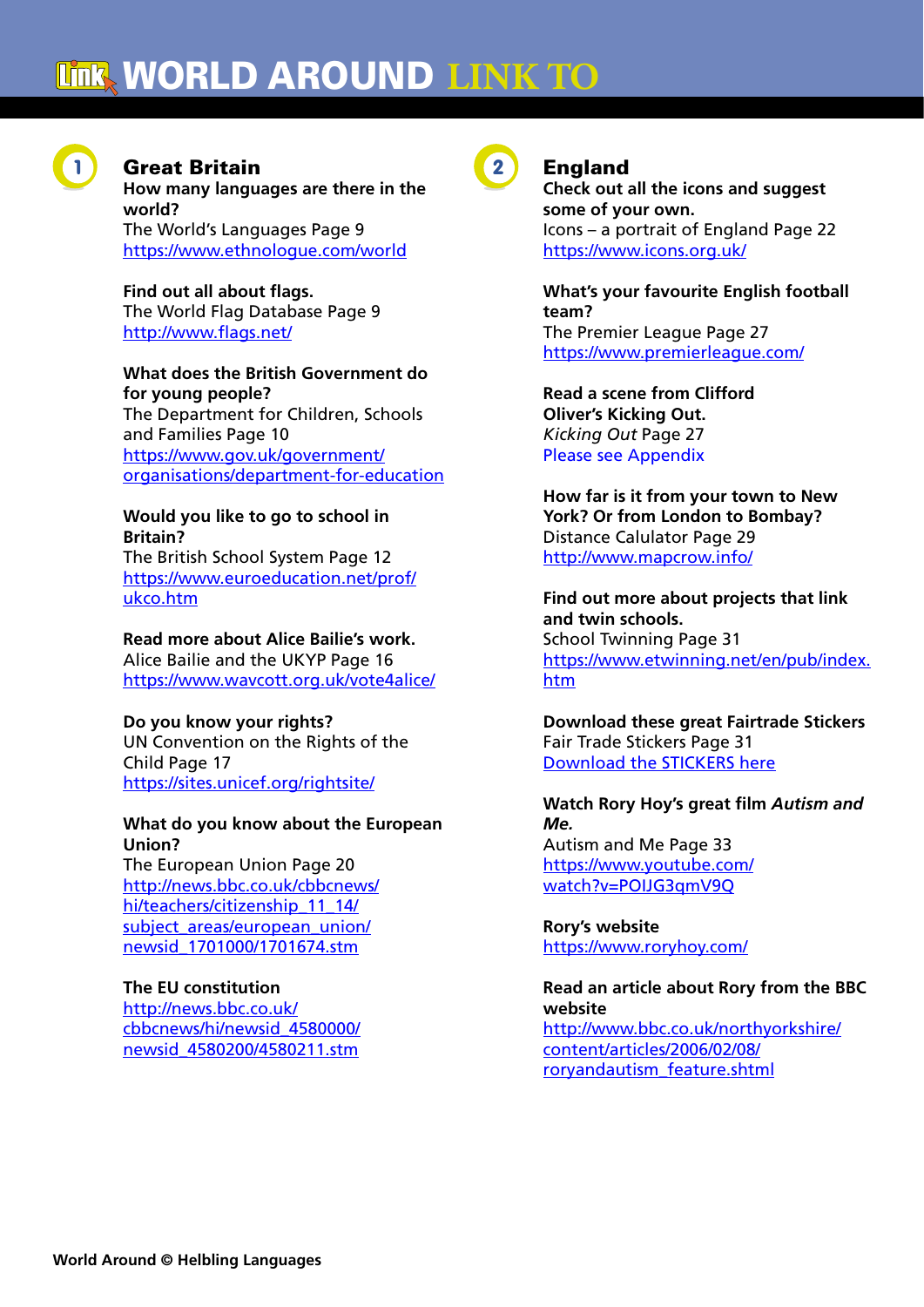

### **Wales**

**Do you like music? Check out these cool Welsh bands.** Welsh Music Page 36 http://www.bbc.co.uk/wales/music/

**Everyone loves a good story. Watch these moving video stories.** Digital Storytelling Page 37 https://www.storycenter.org/stories/

**Check out this rich bibliography of sport in literature** Sport in Literature Page 40 https://www.goodreads.com/shelf/show/ sports-fiction

# **Scotland**

**Would you like to be a clothes designer?** Create a Tartan Page 45 https://houseoftartan.co.uk/interactive/ weaver/index.html

**There's no place for racism in Scotland.** One Scotland Anti-racism Campaign Page 45 https://onescotland.org/

**There's no doubt about it: Paolo rocks!** Paolo Nutini Page 45 http://www.paolonutini.com/splash/1

**Scottish singers say NO to racism.** ROAR (Rock against Racism) Page 45 https://en.wikipedia.org/wiki/Rock\_ Against\_Racism

# **Ireland**

**Find out more about the people who helped make Ireland independent.** The people behind the Easter Rising Page 53 http://www.bbc.co.uk/history/british/ easterrising/profiles/index.shtml

**The lives, problems and stories of Ireland's travelling people.** Irish Travellers Page 57 https://www.paveepoint.ie/



### 6 The United States of America **Learn more about social, cultural and**

# **political events throughout American history.**

American History Timeline Page 66 http://www.digitalhistory.uh.edu/ timelines/timelines.cfm

### **Find out all about the American national anthem.**

The Star-Spangled Banner Page 67 https://en.wikipedia.org/wiki/The\_Star-Spangled\_Banner

### **Discover more about the native people of America.**

Native American History Page 72 http://www.digitalhistory.uh.edu/voices/ voices\_content.cfm?vid=4

#### **The Native Americans were the first environmentalists…**

Chief Seattle's letter to the US President Page 73 http://www.synaptic.bc.ca/ejournal/smith. htm#.XvDFZpMzbMW

### **Calculate how much carbon you use.** CO2 Workout Card Page 76 https://www.carbonfootprint.com/ calculator.aspx

**What is it like to grow up in Baghdad?** UNICEF Digital Diaries Page 77 https://www.unicef.org/people/ people\_23641.html

### **Hometown Baghdad**

http://chattheplanet.com/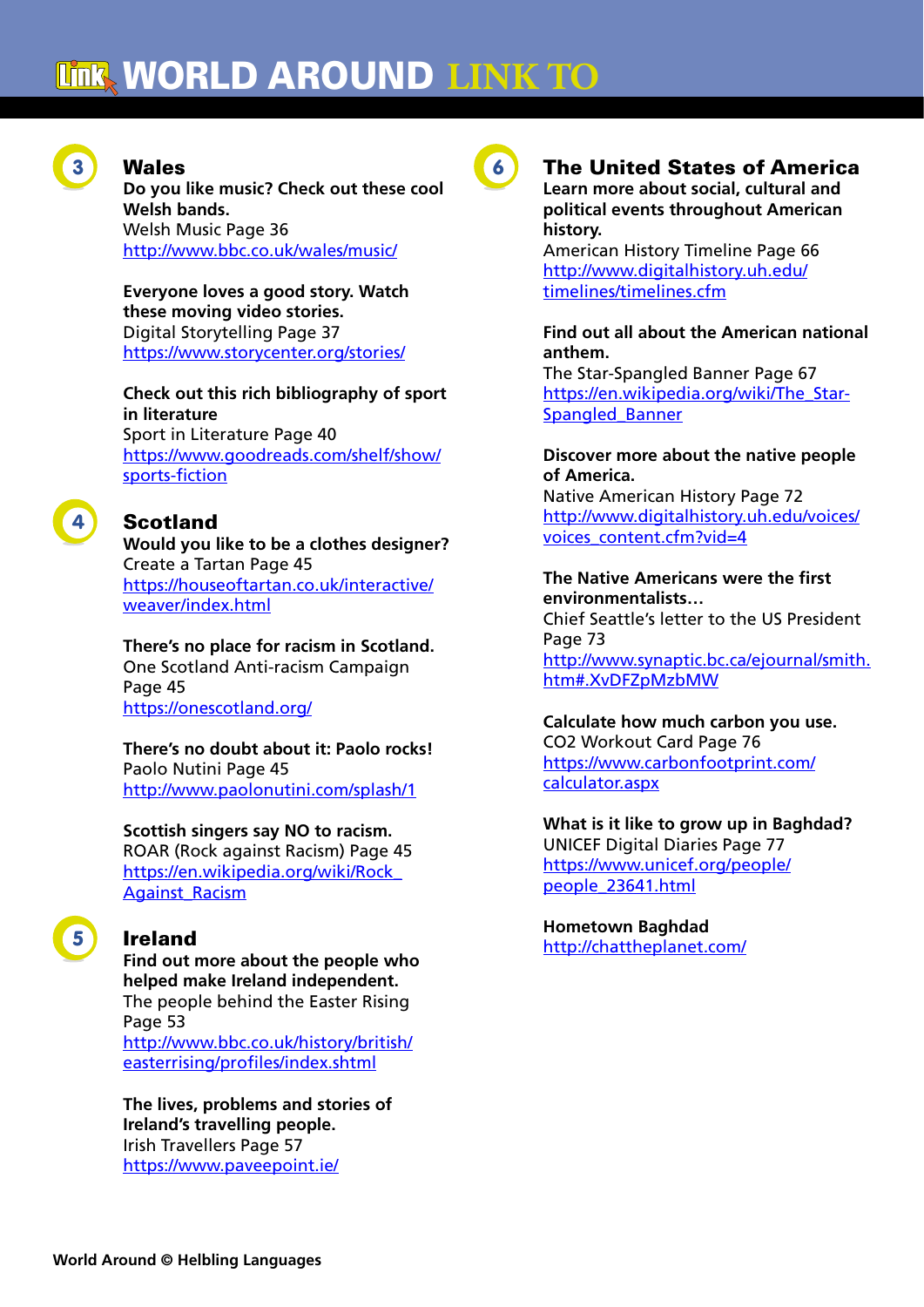

### 7 Canada

**Find out more about the Inuit and their way of life.** Canadian Inuit History Page 81 https://www.historymuseum.ca/

**Learn more about the media and how to interpret advertising.** Adbusters Page 84 https://www.adbusters.org/

**How much of the earth's resources are you using?** Ecological Footprint Quiz Page 84 https://www.footprintnetwork.org/ourwork/ecological-footprint/

**Have a look at these false advertisements then think of some of your own.** Subvertising Page 84 https://www.adbusters.org/spoof-ads

**A tragedy can mean business for many people…** The Shock Doctrine Page 85 http://tsd.naomiklein.org/shock-doctrine/

**What do you know about GM Foods?** 20 Questions on GM foods Page 86 https://www.who.int/foodsafety/areas\_ work/food-technology/faq-geneticallymodified-food/en/

**Greenpeace on GM foods**

https://www.greenpeace.org/ international/publication/6966/twentyyears-of-failure/



### **The West Indies**

**Find out more about Jamaica's debt.** Life and Debt Page 92 http://www.lifeanddebt.org/

**Make sure the people who made your clothes weren't exploited.** Clean Clothes Campaign Page 93 https://cleanclothes.org/

**Is your holiday harming the natives?** Ethical Tourism Page 93 https://ethicaltraveler.org/



# **Australia**

**Lots of information on Ned Kelly's life and family.** Ned Kelly Page 97 http://www.webwombat.com.au/ edu/pages/careers-education/careerseducation-articles/ned-kelly-biography. htm

**Find out more about Australia's native people.** Aborigine History Page 101 http://www.aboriginalheritage.org/ history/history/

**Read these creation myths from all over the world. Creation Myths Page 101** http://www.bigmyth.com/2\_eng\_myths. html



# 10 New Zealand

**Take steps against bullying.** Kia Kaha Anti-Bullying Campaign Page 109 https://www.police.govt.nz/adviceservices/personal-community-safety/ school-portal/resources/successfulrelationships/kia-kaha

**Test your Maths skills with these probability brainteasers.** Easy probability problems Page 110 https://illuminations.nctm.org/ BrainTeasers.aspx

11 Asia

**Find out more about Sufism** Sufism Page 118 https://en.wikipedia.org/wiki/Sufism

**Read** *A Quarrel About Grapes* (a parable from Rumi's *Mesnevi*) Page 118 Please see Appendix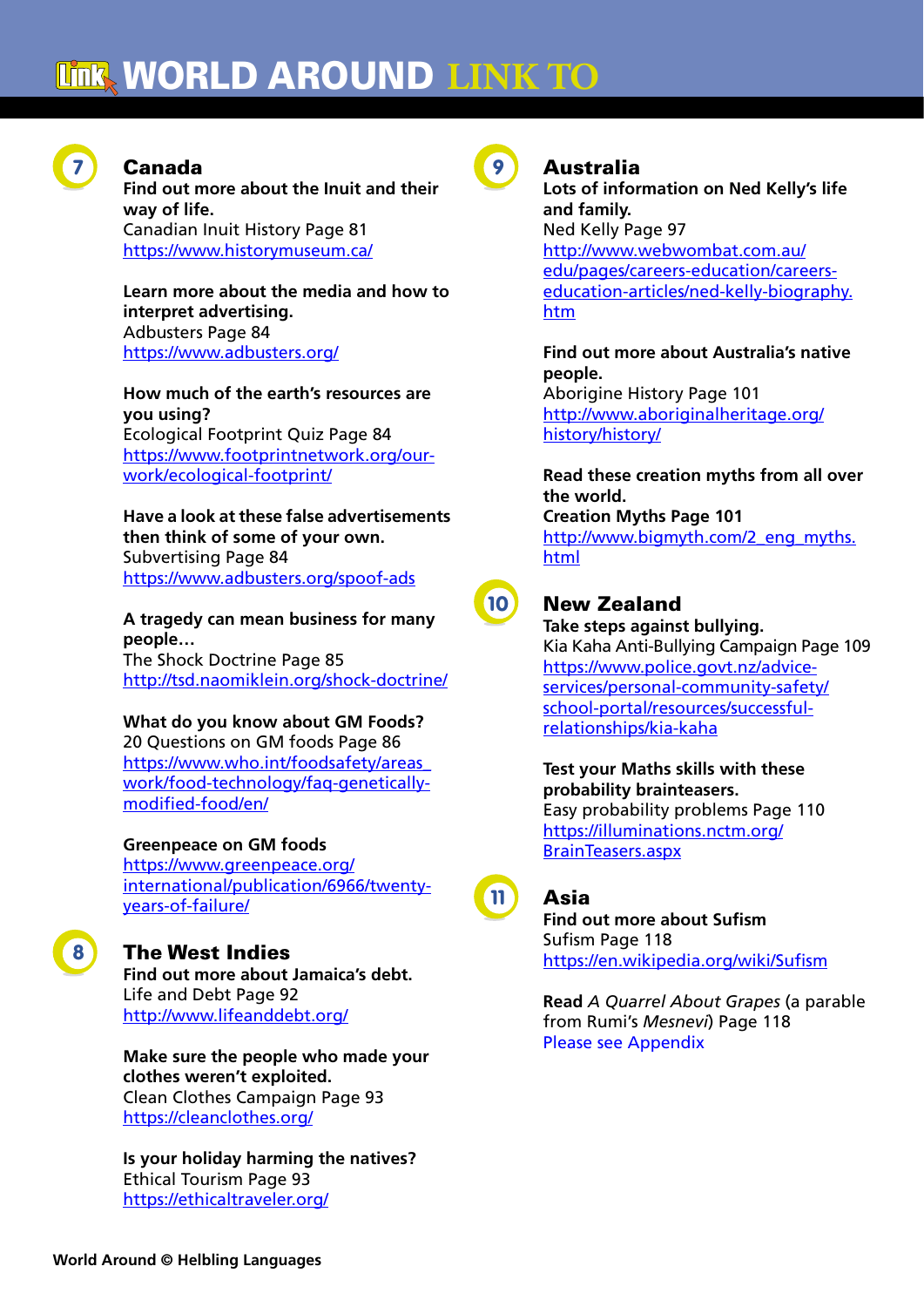

### **Africa**

**What's really happening in Darfur and what you can do to help?** Save Darfur Page 121 https://en.wikipedia.org/wiki/Save\_ Darfur\_Coalition

**Read Tatamkhula Afrika's poem** *Nothing's Changed***.** Nothing's Changed Page 122 https://allpoetry.com/Nothings-Changed

**What do you know about Nelson Mandela and his achievements?** Nelson Mandela Page 122 https://www.nelsonmandela.org/

**What is the UN doing to help fight AIDS?** UN AIDS Page 124 https://www.unaids.org/en

**Read an extract from** *My Mother, the Crazy African* by Chimamanda Ngozi Adichie Page 126 Please see Appendix

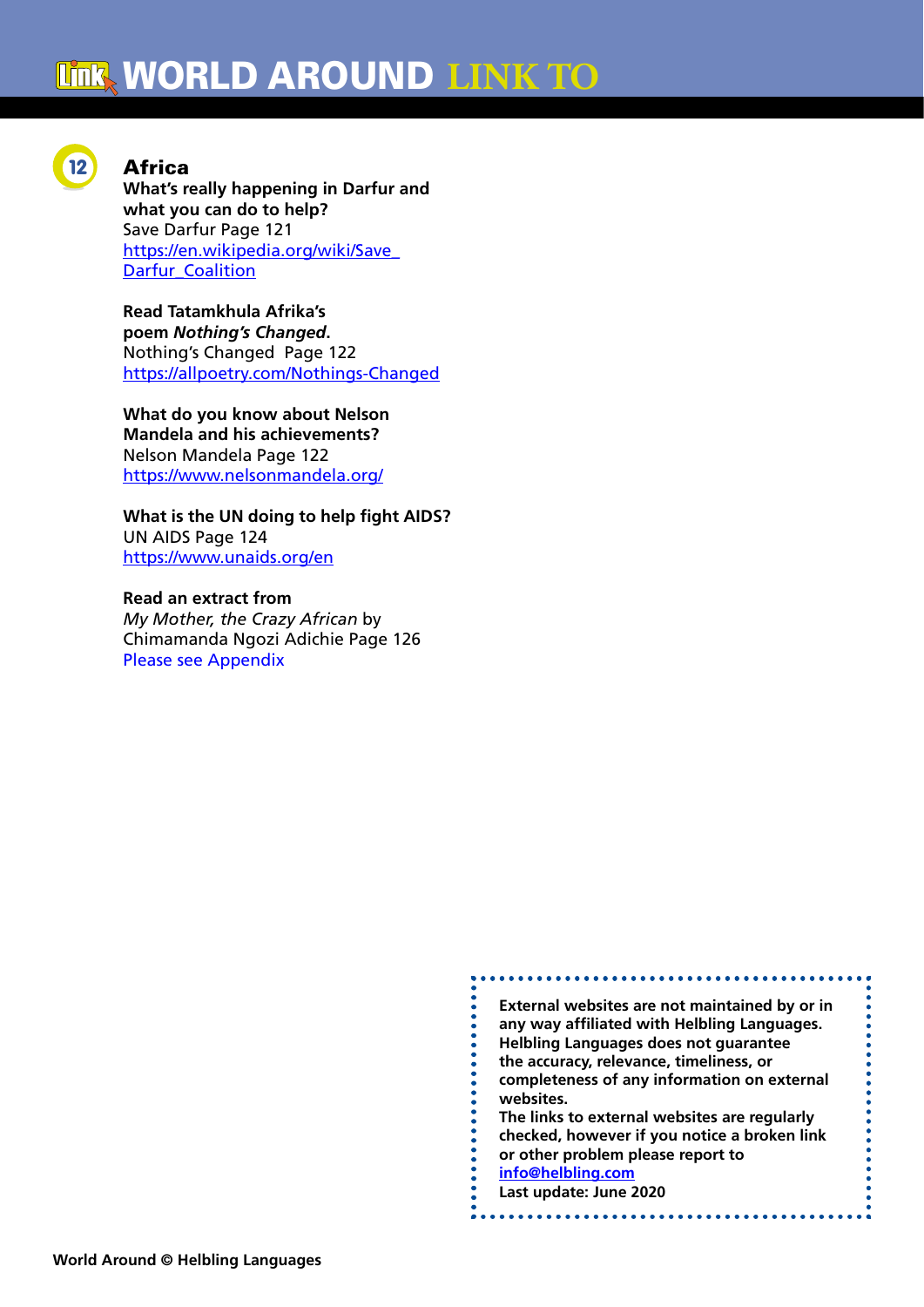# Appendix

# Unit 2 **– Lifestyles**

### Kicking Out

*by Clifford Oliver*

### Scene 10

*Showab is walking home.. He is carrying a sports bag. Mark enters, running to catch up with him. He also carries a sports bag.*

(….)

| Mark:   | There aren't any Pakistani or Asian footballers, are<br>there?                                                                                                                                                                                                                                         |
|---------|--------------------------------------------------------------------------------------------------------------------------------------------------------------------------------------------------------------------------------------------------------------------------------------------------------|
| Showab: | Pakistan is in Asia.                                                                                                                                                                                                                                                                                   |
| Mark:   | I know. I'm just saying. There ain't any Asian footballers<br>are there? Not playing in England anyway.                                                                                                                                                                                                |
| Showab: | And you think that's because their families won't let<br>them play football, do you?                                                                                                                                                                                                                   |
| Mark:   | Yes, no. I don't know.                                                                                                                                                                                                                                                                                 |
| Showab: | So you think that when Manchester United come<br>along and say "Here you are Showab, that's a fifty<br>thousand pound signing on fee plus ten grand a week<br>with a free house and a Porsche thrown in." I'm going<br>to say "Sorry Mr. Ferguson, my family want me to stay<br>and work in the shop"? |
| Mark:   | Your family haven't got a shop.                                                                                                                                                                                                                                                                        |
| Showab: | That's not the point. All right, look. What does your<br>dad want you to do?                                                                                                                                                                                                                           |
| Mark:   | I don't know, he's never said. I suppose he wants me<br>to work with him on the stall. My mum wants me to<br>be a hairdresser, but that's just so--she can get free<br>haircuts.                                                                                                                       |
| Showab: | Right. And what do you want to be?                                                                                                                                                                                                                                                                     |
| Mark:   | Don't know really.                                                                                                                                                                                                                                                                                     |
| Showab: | You've never thought about it?                                                                                                                                                                                                                                                                         |
| Mark:   | Well yeah, you know.                                                                                                                                                                                                                                                                                   |
| Showab: | What?                                                                                                                                                                                                                                                                                                  |
| Mark:   | I want to join the fire brigade.                                                                                                                                                                                                                                                                       |
| Showab: | Really?                                                                                                                                                                                                                                                                                                |
| Mark:   | Yeah, you know, like on London's Burning. Be a fire<br>fighter.                                                                                                                                                                                                                                        |
| Showab: | Well I suppose it would save on ladders.                                                                                                                                                                                                                                                               |
| Mark:   | Oh yeah, very witty.                                                                                                                                                                                                                                                                                   |
| Showab: | The point I'm trying to make is that you don't<br>necessarily want to do the same thing that they want<br>you to. Who do you think's going to win?                                                                                                                                                     |
| Mark:   | Don't know. I will I hope.                                                                                                                                                                                                                                                                             |

|         | <b>Showab:</b> Exactly. Sure, my dad wants me to go to college like<br>my brother. But if I want to be a professional footballer,<br>it won't be my father that stops me.                                                                        |
|---------|--------------------------------------------------------------------------------------------------------------------------------------------------------------------------------------------------------------------------------------------------|
| Mark:   | Who will then?                                                                                                                                                                                                                                   |
|         | <b>Showab:</b> Oh come off it Beaner, you can't be that naive.                                                                                                                                                                                   |
| Mark:   | I'm not, I just                                                                                                                                                                                                                                  |
|         | Showab: The thing that'll stop me becoming a footballer is<br>football itself. There are no Asian professional players<br>because the people that run football don't let them in.                                                                |
| Mark:   | Oh come off it. They're not going to have rules, are<br>they? "NO ASIANS ALLOWED". That's discrimination,<br>it's against the law.                                                                                                               |
| Showab: | Murder's against the law, so's burglary, so's taking<br>drugs or driving too fast or selling booze to kids.<br>It doesn't stop people doing it though, does it?                                                                                  |
| Mark:   | Yeah but I mean                                                                                                                                                                                                                                  |
|         | <b>Showab:</b> Who are the best players in the school team?                                                                                                                                                                                      |
| Mark:   | What, in your year?                                                                                                                                                                                                                              |
| Showab: | Yeah.                                                                                                                                                                                                                                            |
| Mark:   | Well there's you, and Danny Branch and Danny<br>Creswell.                                                                                                                                                                                        |
| Showab: | Right. Now I'm not saying that I'm any better than<br>them two                                                                                                                                                                                   |
| Mark:   | I think you are.                                                                                                                                                                                                                                 |
| Showab: | Thanks. So how come they've both been offered<br>schoolboy places with Premier League teams and I<br>haven't? I mean we played in the same matches, we<br>were watched by the same scouts, Mr. Walker even<br>said he put in a good word for me. |
| Mark:   | I don't know.                                                                                                                                                                                                                                    |
| Showab: | You don't know. Let me help you. What's the big<br>difference between me and them?                                                                                                                                                               |
| Mark:   | I've got it, you're going to have to change your name<br>to Danny.                                                                                                                                                                               |
| Showab: | I'm going to have to change a bit more than my name.                                                                                                                                                                                             |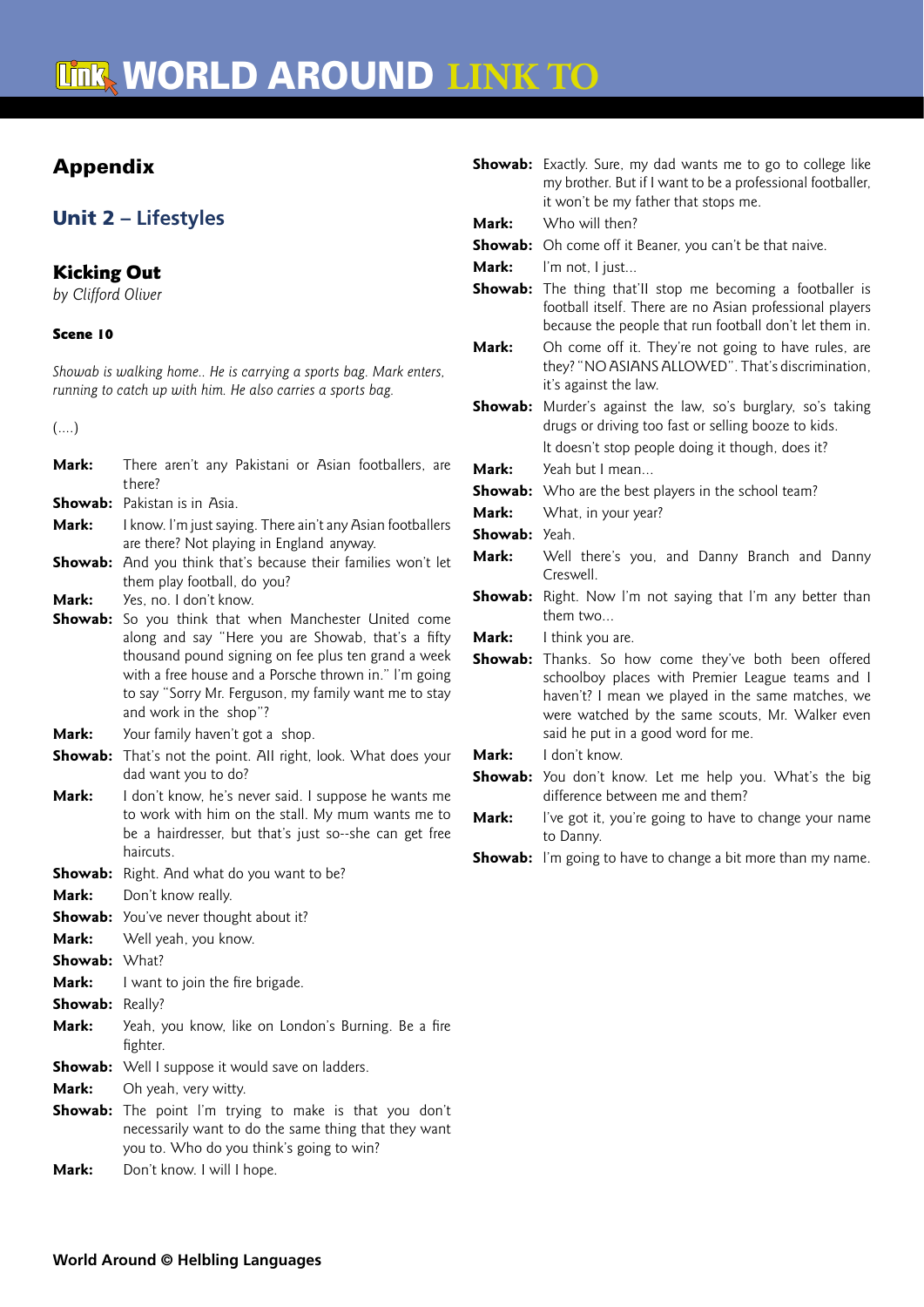# Unit 11 **– CLIL Religion**

#### **A parable from Rumi's** *Mesnevi***.**

### A Quarrel about Grapes

Once upon a time a man gave an Iranian, an Arab, a Turk and a Greek, whom he saw together, some money. In doing them this kindness, he said, "Buy whatever you like with this money".

One of the four, the Iranian, said, "Let's buy some 'angür' with it". The Arab disagreed. "Don't be stupid! I don't want any 'angür'. I want some 'inab'.'

The third person, the Turk, didn't like either of those ideas. "I don't want any 'angür' or 'inab'. Let's buy some 'üzüm'," he said.

The Greek, who had been watching what was going on, cried, "Stop this foolishness. I want some 'istafil'. Let's buy some 'istafil' with this money!"

All at once, all four of them started arguing, each man yelling that they should buy what he wanted. Fists flew and there was a big fight. Before long a scholar, who was passing by, broke up the fight and asked what their problem was.

The Iranian said, "I want to buy some 'angür' with the money that was given."

"No, we're going to buy some 'inab'," protested the Arab.

"I say, let's buy some 'üzüm'," shouted the Turk.

"We're going to buy some 'istafil' with our money," insisted the Greek.

The scholar understood that these four people talking in different languages actually all wanted the same thing. He said, "Be quiet and listen to me. I'm going to buy what all of you want with this money. Believe me!"

Then he went and bought some grapes. When he gave them the grapes, he made all four of them happy and settled the senseless argument.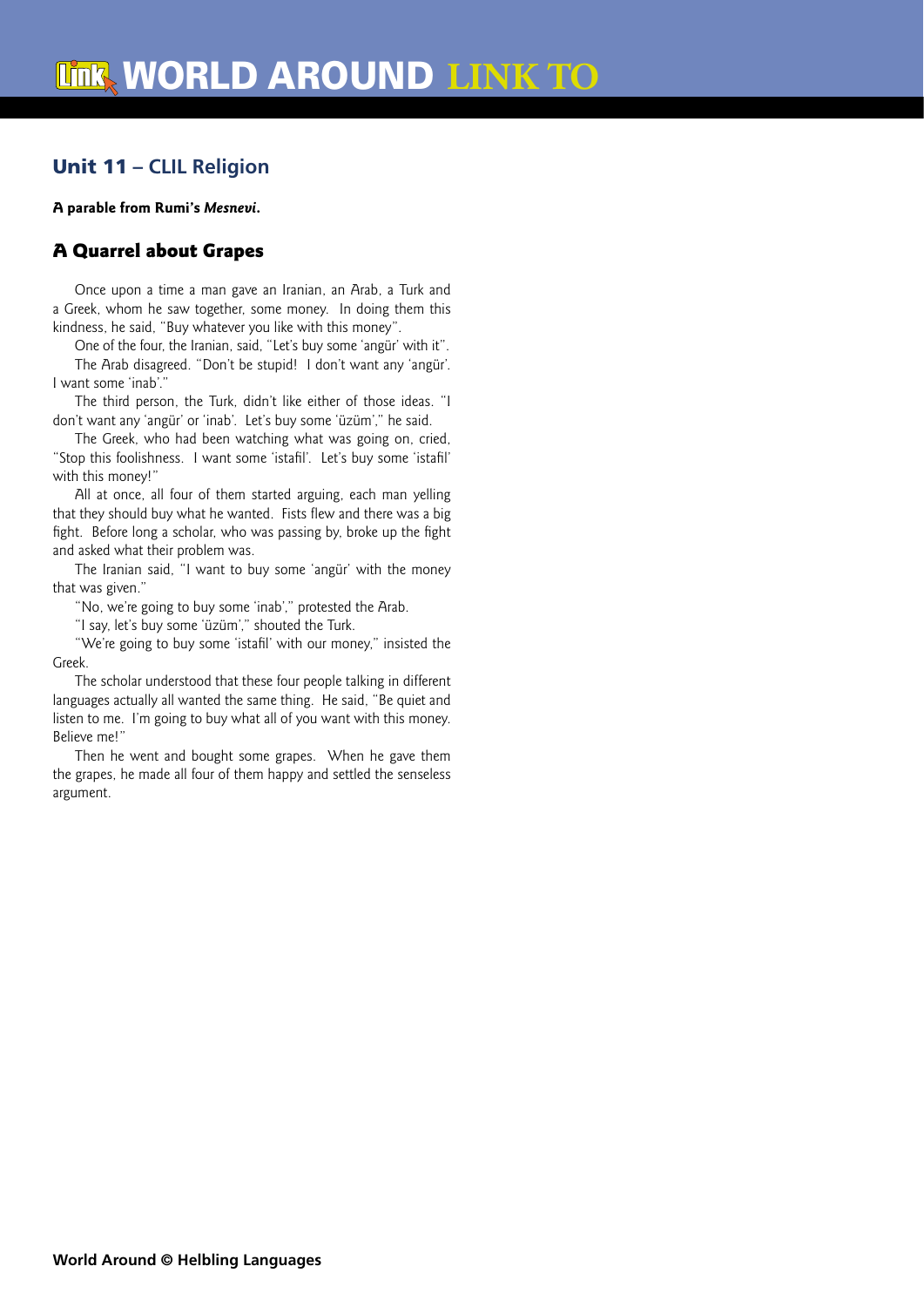# Unit 12 **– CLIL Literature**

#### An extract from

### My Mother, the Crazy African

*by Chimamanda Ngozi Adichie* 

When people ask where I am from, Mother wants me to say Nigeria. The first time I said Philadelphia, she said, "say Nigeria." The second time she slapped the back of my head and asked, in Igbo, "is something wrong with your head?"

By then I had started school and I told her, Americans don't do it that way. You are from where you are born, or where you live, or where you intend to live for a long time. Take Cathy for example. She is from Chicago because she was born there. Her brother is from here, Philadelphia, because he was born in Jefferson Hospital. But their Father, who was born in Atlanta, is now from Philadelphia because he lives here.

Americans don't care about that nonsense of being from your ancestral village, where your forefathers owned land, where you can trace your lineage back hundreds of years. So you trace your lineage back, so what?

I still say I am from Philadelphia when Mother is not there. (I will only say Nigeria when someone says something about my accent and then I always add, but I live in Philadelphia with my family.)

Just like I call myself Lin when Mother isn't there. She likes to go on and on, how Ralindu is a beautiful Igbo name, how it means so much to her too, that name, Choose Life, because of what she went through, because of my brothers who died as babies. And I am sorry, don't get me wrong, but a name like Ralindu and an accent are too much for me right now, especially now that Matt and I are together.

When my friends call, Mother goes, "Lin?" for a second, as though she doesn't know who that is. You would think she hasn't been here three whole years (sometimes I tell people six years) the ways she acts.

She still likes to end observations with 'America!' Like at restaurants, "see how much food these people are wasting, America!" Or at the store, "see how much they have marked down the prices from last week, America!"

It's a lot better now though. She no longer crosses herself, shivering, whenever a murder is reported on the news. She no longer peers at Father's written directions as she drives to the grocery store or mall. She still has the directions in Father's precise hand in the glove compartment though. She still clutches the wheels tight, and glances often at the rear view mirror for police cars. And I have taken to saying, Mother, the American police do not just stop you. You have to do something wrong first, like speed.

I admit, I was awed too when we first came. I looked at the house and I understood why Father did not want to send for us right after he finished his residency, why he chose to work for three years, a regular job as well as moonlighting. I liked to go outside then and just stare at

the house, at the elegance of the stone exterior, at the way the lawn wrapped around it like a blanket dyed the color of unripe mangoes. And inside, I liked the curving stairs in the hallway, the gleaming banister, the quaint marble fireplace that made me feel as though I was on the set of a foreign film. I even liked the clump-clump-clump sound the hardwood floors made when I walked in my shoes unlike the silent cement floors back home.

The sound of the wood floors bother me now, when Father has some of his colleagues from the hospital over, and I am in the basement. Father doesn't ask Mother to get a little something together for his guests anymore, he has people deliver small trays of cheese and fruit. They used to fight about that, Father telling her white people did not care about moi-moi and chin-chin, the things she wanted to make, and Mother telling him, in Igbo, to be proud of who he was and offer it to them first and see if they don't like it. Now, they fight about how Mother behaves at the get-togethers.

You have to talk to them more, Father says. Make them feel like they are welcome. Stop speaking to me in Igbo when they are here.

And Mother will screech, So now I cannot speak my language in my own house? Tell me, do they change their behavior when you go to their house?

They are not real fights, not like Cathy's parents' who end with shattered glass that Cathy cleans up before school so her little sister won't see. Mother will still wake up early to lay out Father's shirt on his bed, to make his breakfast, to put his lunch in a container. Father could cook when he was alone - he lived alone in America for almost seven years - but now suddenly he can't cook. He can't even cover a pot after himself, no, he can't even help himself to food from a pot. Mother is horrified when he so much as goes close to the stovetop.

"You cooked well, Chika," Father says in Igbo, after every meal. Mother smiles and I know she is plotting what soup to cook next, what new vegetable to try.

All her meals have a Nigerian base, but she likes to experiment and she has learned to improvise for the things that are not in the African store. Baking potatoes for ede. Spinach for ugu. She even figured out how to make farina cereal so it had the consistency of fufu, before Father taught her the way to the African store where there is cassava flour. She no longer refuses to buy frozen pizza and fries, but she still grunts when I eat them, still says that they suck blood, such bad food. Each day she cooks a new soup, which is almost every day, she makes me eat it. She watches as I mold the fufu into reluctant balls and dip them in the chunky soup, she even watches my throat while I swallow, as if to see the balls go down and stay down.

I think she likes it when the people I call our accidental guests come, because they are always over-enthusiastic about her cooking. They are always Nigerians, always new to America. They look up names in the phone book, looking for Nigerians. The Igbo ones tell Father how refreshing it was to see Eze, an Igbo name, after streams of the Yoruba Adebisis and Ademolas. But of course, they add while wolfing down Mother's fried plantains, in America every Nigerian is your brother.